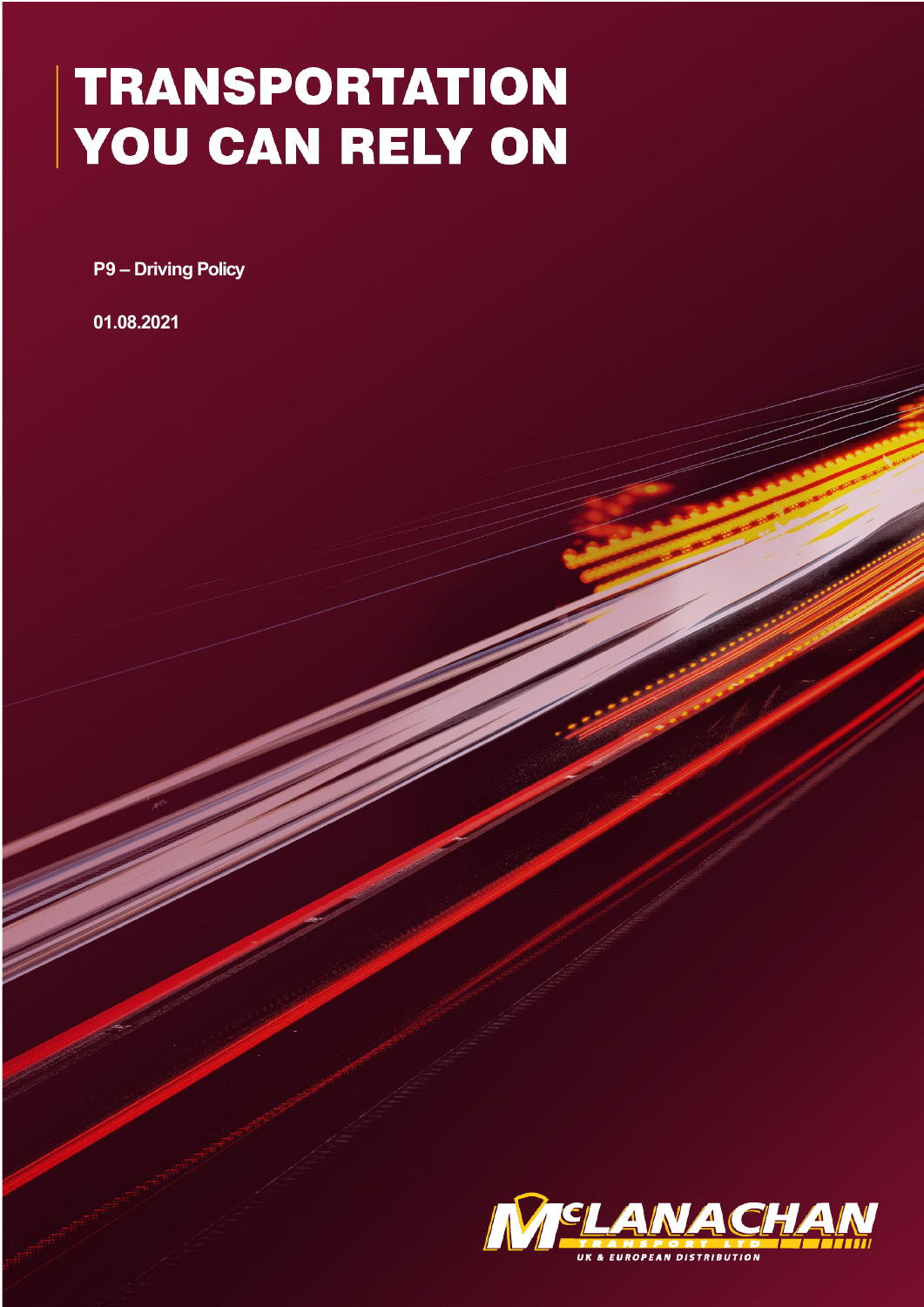# **P9 – Driving Policy**

77 J J J

It is the policy of McLanachan Transport Limited that only those who we have deemed as competent for driving are allowed to drive for business purposes whether this is using own or company supplied vehicle.

**Safe Driving** - Employees must ensure that they have proper control of a vehicle that they are driving at all times. The consumption of alcohol or drugs before or during the course of driving is strictly prohibited.

All drivers must;

- Observe speed limits, all other road traffic laws and the highway code;
- Drive considerately and courteously and avoid conflict with other road users;
- Develop a safe and economical driving style;
- Report any medical condition or if taking any medication that can affect the ability to drive;
- Report any changes to existing or new medical conditions that may affect the ability to drive;
- Use all provided safety equipment, when required and appropriate;
- Wear corrective eyewear if needed (It is a criminal offence to drive a motor vehicle if a driver cannot read a standard number plate in good daylight from 20.5 metres);
- Take particular care when vulnerable road users are evident and to look out for vulnerable road users;
- Ensure any load is adequately secured and the vehicle is not overloaded or unevenly loaded;
- Comply with driving hours and working times:
- Comply with this policy and all company safe operating procedures;
- Ensure that necessary paperwork and documentation is in the vehicle at all times.

## **Preventing Fatigue While Driving**

At McLanachan Transport, we continually monitor and work within industry driving legislation guidance. HSE guidance suggests that drivers should take a 20-minute break for every 2 hours of driving to avoid fatigue which is a significant cause of driving incidents due to loss of concentration.

> McLanachan Transport Ltd 2 Grays Road Green Elms Industrial Estate Uddingston G71 6ET T +44 (0)1698 813248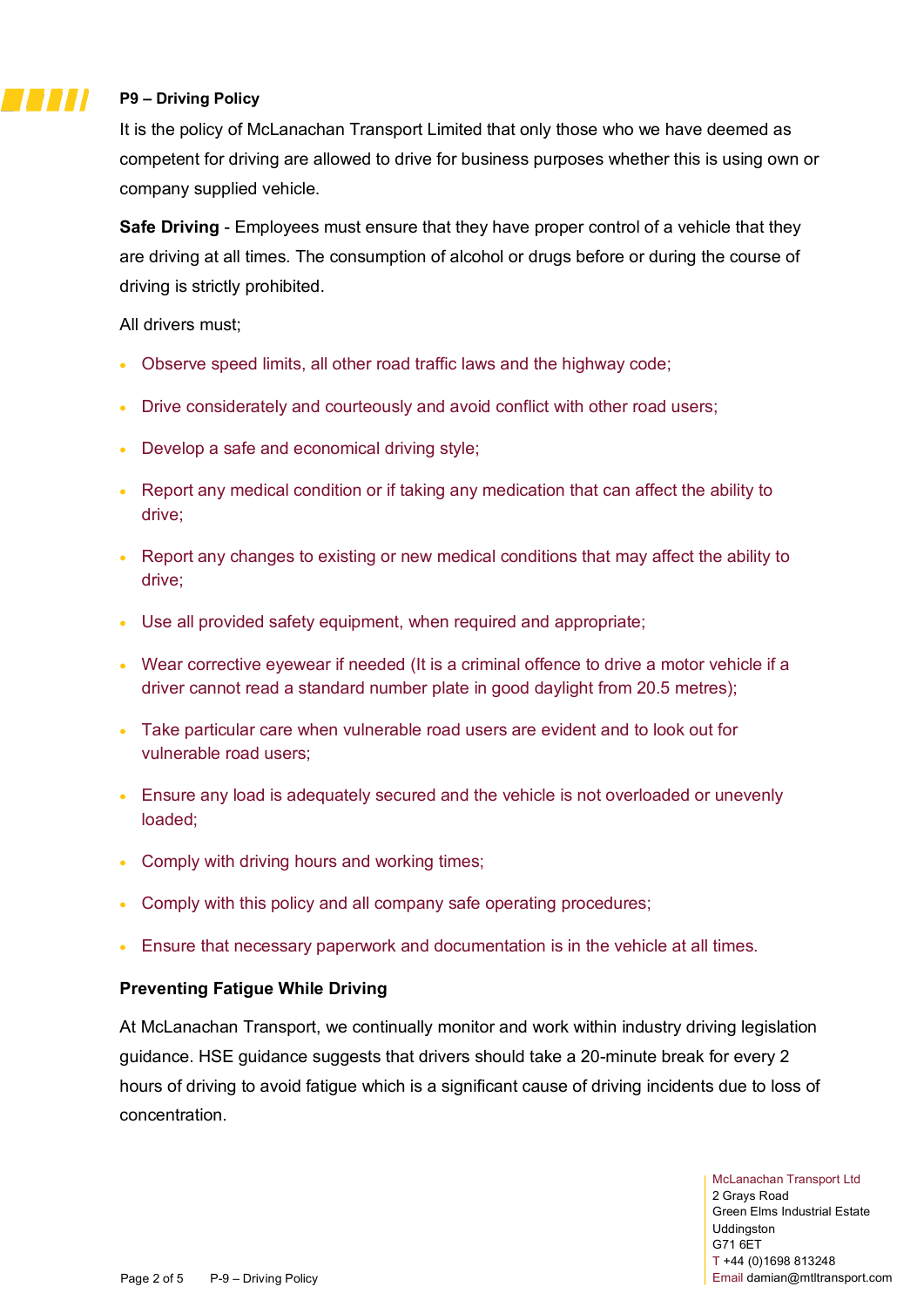Drivers should not drive if they are overly tired or in danger of falling asleep, and if feeling tired, drivers should stop in a safe location and take a break before continuing their journey. Long journeys or journeys with a very early start / late night should be avoided wherever possible, with consideration given to an overnight stay where practicable.

# **Fuel-Efficient Driving and Reduction of Engine Idling**

Driving style can have a significant impact on fuel efficiency as can avoiding engine-idling wherever possible. We encourage drivers to understand and implement fuel-efficient driving techniques including;

- Looking well ahead and anticipating slows or stops to try to keep the vehicle moving and avoiding unnecessary gear changes;
- Fuel used is proportional to the speed of a vehicle when travelling. A 5% reduction in fuel consumption can be achieved simply by reducing your speed rate from 56 to 50 mph;
- Using the momentum of the vehicle will save fuel;
- Harsh braking uses more fuel, increasing the number of fuel-inefficient gear changes;
- Drivers should use constant speeds on motorways, and dual carriageways, meaning fewer gear changes, less wear and tear and improved fuel efficiency;
- Correctly inflated tyres offer less resistance on the road, improving fuel economy, providing greater stability and reducing the risk of accidents.

# **Route Planning**

77 J J J

We work with drivers and clients to consider and plan every journey. When planning a journey consideration should be given to selecting the safest and most efficient route avoiding congestion hot-spots and also minimising the potential for interaction with vulnerable road users. Routing should consider weather conditions, driver fatigue and light and visibility levels.

# **Use of Technology / Mobile Devices**

It is a criminal offence to use hand-held mobile phones while driving and something that McLanachan Transport Limited take seriously. Drivers will be liable for prosecution and payment of any fines if found holding a mobile phone or any other type of hand-held device to send or receive data.

McLanachan Transport Ltd 2 Grays Road Green Elms Industrial Estate Uddingston G71 6ET T +44 (0)1698 813248 Page 3 of 5 P-9 – Driving Policy Email damian@mtltransport.com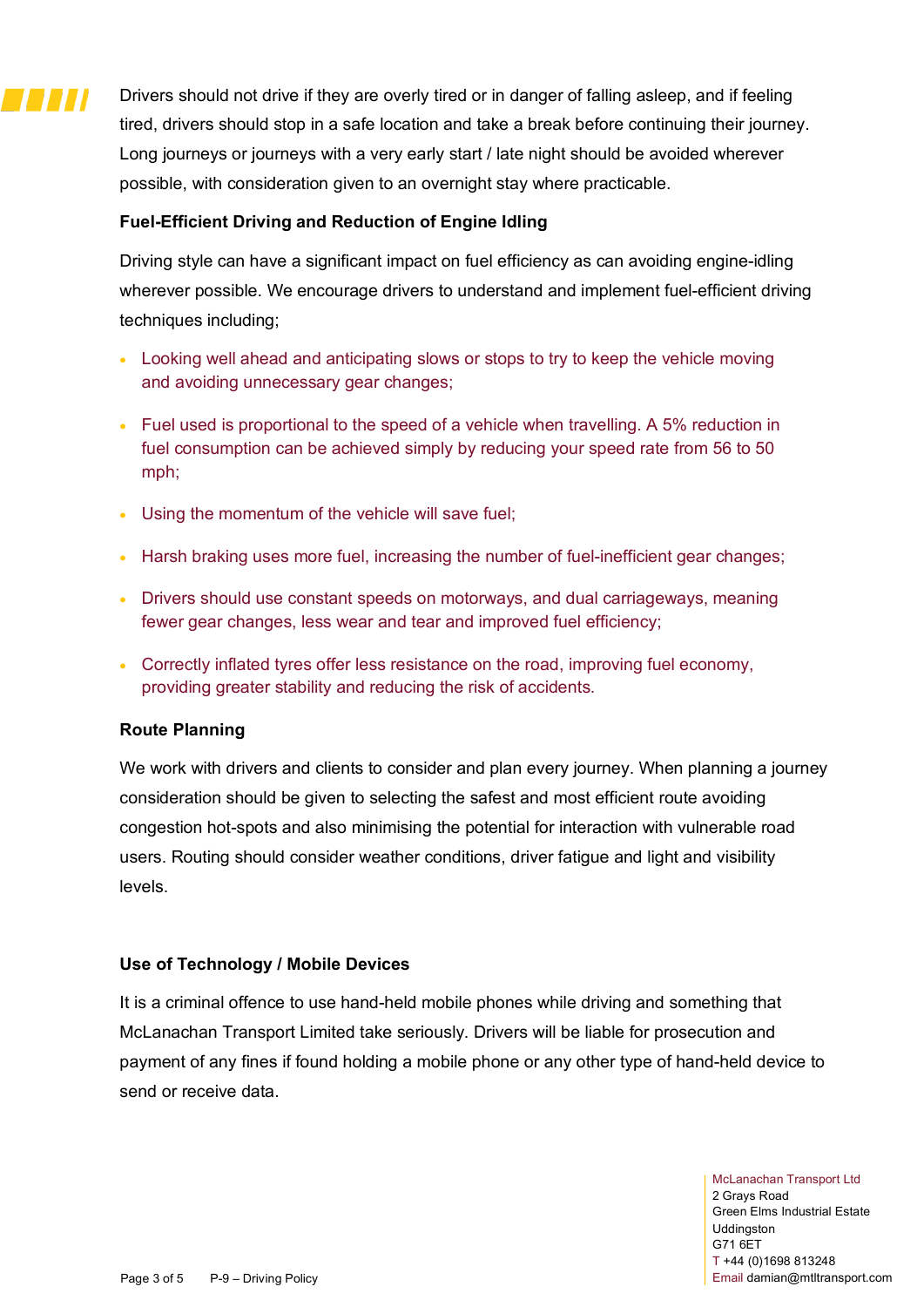The law states that drivers will be deemed to be driving if they are in charge of a vehicle with its engine running on a public road, even if the vehicle is stationary. It is therefore strictly forbidden for you to use hand-held mobile phones while driving.

We do, where appropriate, make mobile phones available in vehicles. However, drivers may only use these devices for business purposes or in an emergency unless prior authorisation for alternative use is in place and approved if drivers do use mobile devices, they must so follow the law at all times.

We only permit drivers to use mobile phone devices or tablets, safely and following the law. In the instance of receiving or making a call, voice-activated use using hands-free systems, without need to hold the phone at any time is our policy.

When you need to operate the mobile phone, you must stop and park the vehicle where it is safe and lawful to do so and with the engine switched off.

# **Commercial Vehicles**

77 J J J

If you are the driver of a commercial vehicle, you are responsible for any load up until a signed receipt for delivery is received. It is your responsibility to ensure that signatures are legible and accompanied by the receiver's printed name. You must comply with all statutory and company regulations regarding the recording of daily mileage, journeys undertaken and driving hours, and must not exceed maximum driving hours.

# **Drivers Hours and Working Time**

We regularly monitor drivers' hours to ensure they continually meet legal requirements in terms of driving hours and working time regulations.

From daily driving limits, weekly and fortnightly operating limits are all monitored as well as daily and weekly rest periods. Where fitted, Tachographs provide data on an ongoing basis, and we act upon any infringements identified.

# **Commercial Vehicle Manoeuvring**

Danger to pedestrians - where possible, drivers are requested to ensure there are no pedestrians in the area before any manoeuvres and if not possible seek assistance to clear and direct pedestrians.

Reversing should be kept to a minimum, but if it is required, ensure that you have a clear view at all time and look out for pedestrians and other vehicles.

General manoeuvring – Always ensure the area around the vehicle is clear before engaging gear for forward or reverse movements, turning or parking.

McLanachan Transport Ltd 2 Grays Road Green Elms Industrial Estate Uddingston G71 6ET T +44 (0)1698 813248 Page 4 of 5 P-9 – Driving Policy Email damian@mtltransport.com